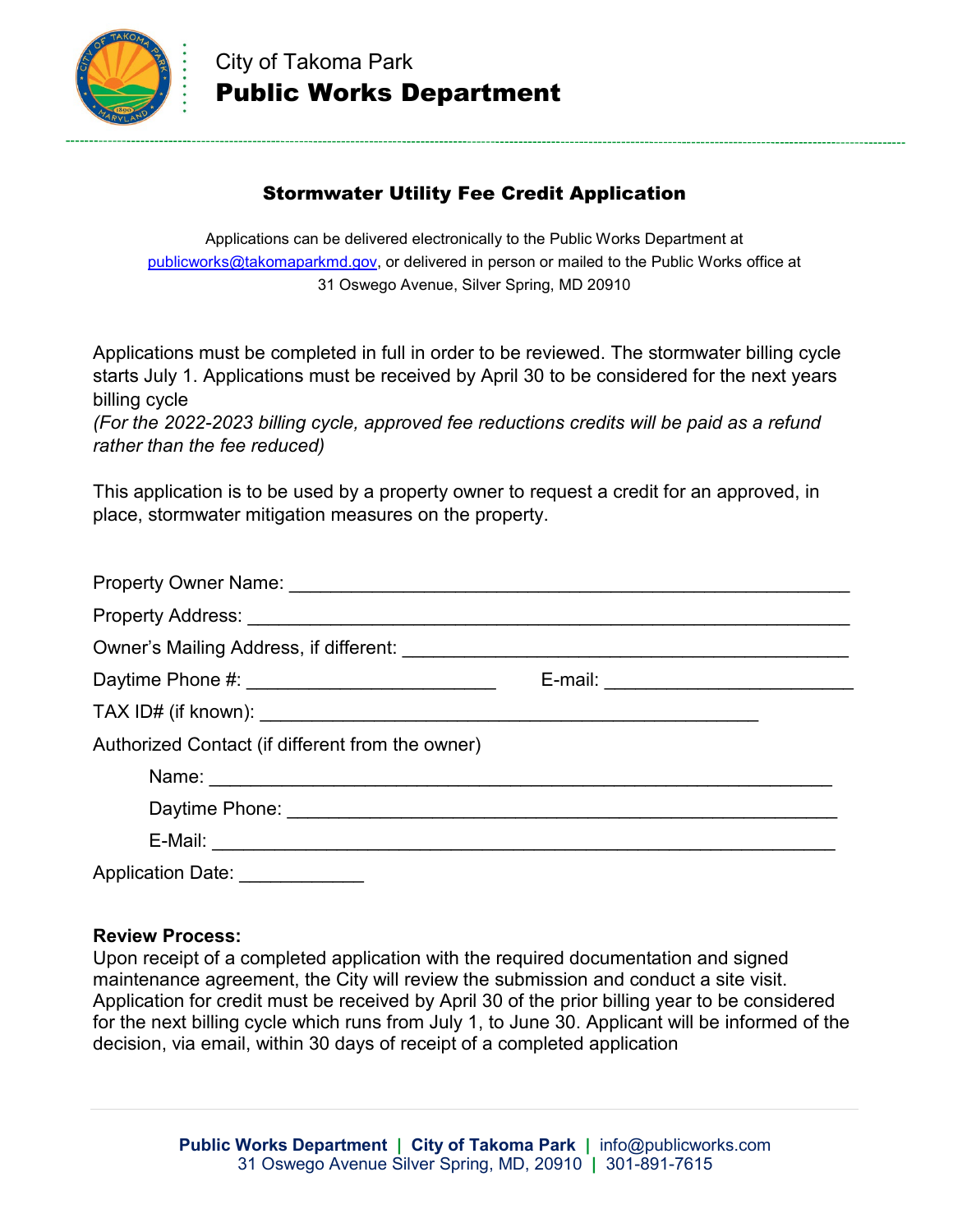#### **Appeals:**

If an application is denied, the property owner may submit an appeal in writing within 30 days of receiving the notice of denial. The written appeal should be sent to the Public Works Director at **PublicWorks@takomaparkmd.gov**. The appeal should include the property owners name and address, the basis of appeal and supporting evidence.

| <b>Mark the</b><br>credit are | <b>CREDIT TYPE</b>                    | <b>Maximum credit available</b>                                     | Fee<br><b>Reduction</b> |
|-------------------------------|---------------------------------------|---------------------------------------------------------------------|-------------------------|
| you                           |                                       |                                                                     | *Official Use Only      |
| applying                      |                                       |                                                                     |                         |
| for                           |                                       |                                                                     |                         |
|                               | <b>First Time Application</b>         |                                                                     |                         |
|                               | <b>Credit Renewal Request</b>         |                                                                     |                         |
|                               | <b>New Tree Planting</b>              | \$5/tree, two tree minimum,                                         |                         |
|                               |                                       | 1-year credit                                                       |                         |
|                               | Rain Garden/Vegetated Swale           | Credit based on facility size and                                   |                         |
|                               |                                       | impervious area treated; max                                        |                         |
|                               |                                       | 50% reduction for treated                                           |                         |
|                               |                                       | impervious area; 3-year credit                                      |                         |
|                               | <b>Bioretention Facility</b>          | Credit based on facility size and                                   |                         |
|                               |                                       | impervious area treated; max                                        |                         |
|                               |                                       | 50% reduction for treated                                           |                         |
|                               |                                       | impervious area; 3-year credit<br>Credit based on facility size and |                         |
|                               | Dry Wells                             | impervious area treated; max                                        |                         |
|                               |                                       | 50% reduction for treated                                           |                         |
|                               |                                       | impervious area; 3-year credit                                      |                         |
|                               | <b>Permeable Pavement</b>             | Credit based on facility size and                                   |                         |
|                               |                                       | impervious area treated; max                                        |                         |
|                               |                                       | 50% reduction for treated                                           |                         |
|                               |                                       | impervious area; 3-year credit                                      |                         |
|                               | <b>Green Roof</b>                     | Credit based on facility size; max                                  |                         |
|                               |                                       | 50% reduction for treated                                           |                         |
|                               |                                       | impervious area; 3-year credit                                      |                         |
|                               | <b>Other Best Management Practice</b> | Credit based on facility size; max                                  |                         |
|                               | for reducing Peak Flow or retaining   | 50% reduction for treated                                           |                         |
|                               | run-off                               | impervious area; 1 to 3-year credit                                 |                         |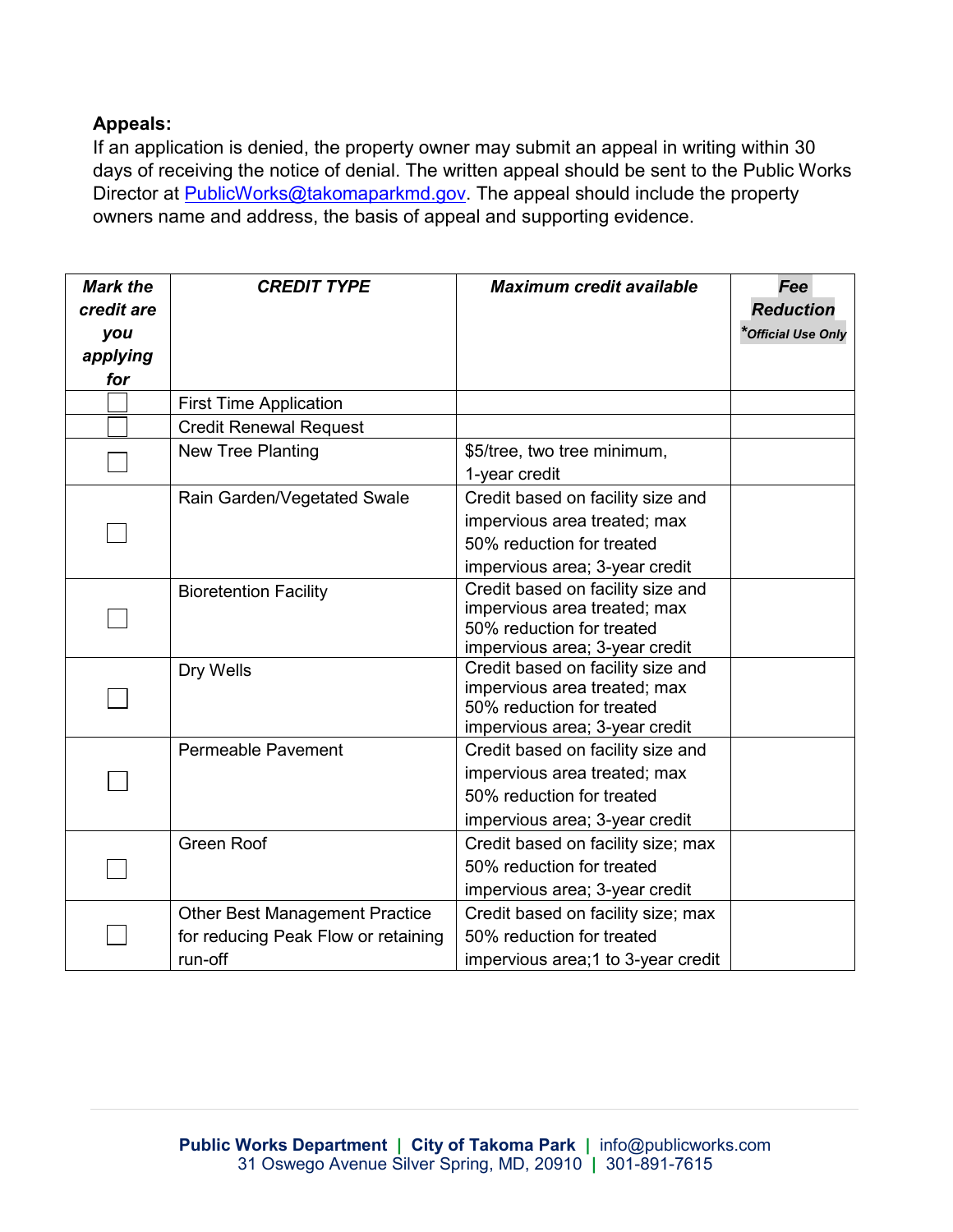Provide a narrative describing the measure(s) for which you are applying for credit

Completed application must include:

- Filled out Stormwater Utility Fee Credit Application
- Supplemental documentation as detailed below
- Signed maintenance agreement for the facility type

Supplemental Documentation

## **For Tree Credit:**

- o Date stamped photos of tree
- o Tree purchase receipt

## **For Stormwater Treatment Facility:**

- o Property Site plan drawing with location of measures identified
- o Construction documents, as built plans, hydraulic calculations, engineering report for facility, infiltration test results if required
- $\circ$  Date stamped photos of facility
- $\circ$  Signed maintenance agreement for the facility type
- o For those facilities constructed as part of a stormwater management permit for construction, provide copy of permit or permit #

## **For Credit Renewal:**

- $\circ$  Copy of the original approval notification
- $\circ$  Date stamped photos of the facility
- $\circ$  Signed maintenance agreement for the facility type